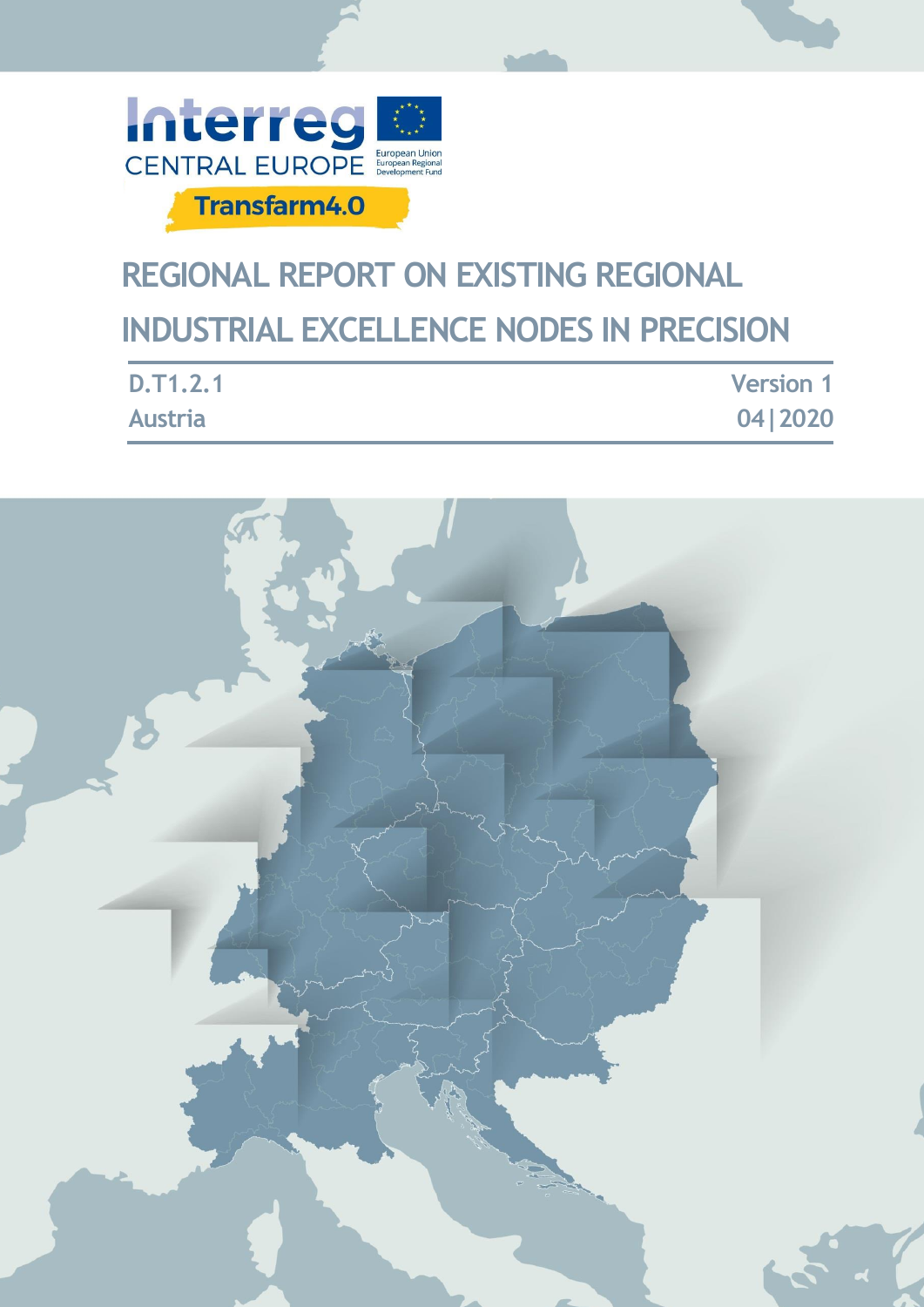



# **Inhalt**

| 1. Austria 2 |
|--------------|
|              |
|              |
|              |
|              |
|              |
|              |
|              |
|              |
|              |
|              |
|              |
|              |
|              |
|              |
|              |
|              |
|              |
|              |
|              |
|              |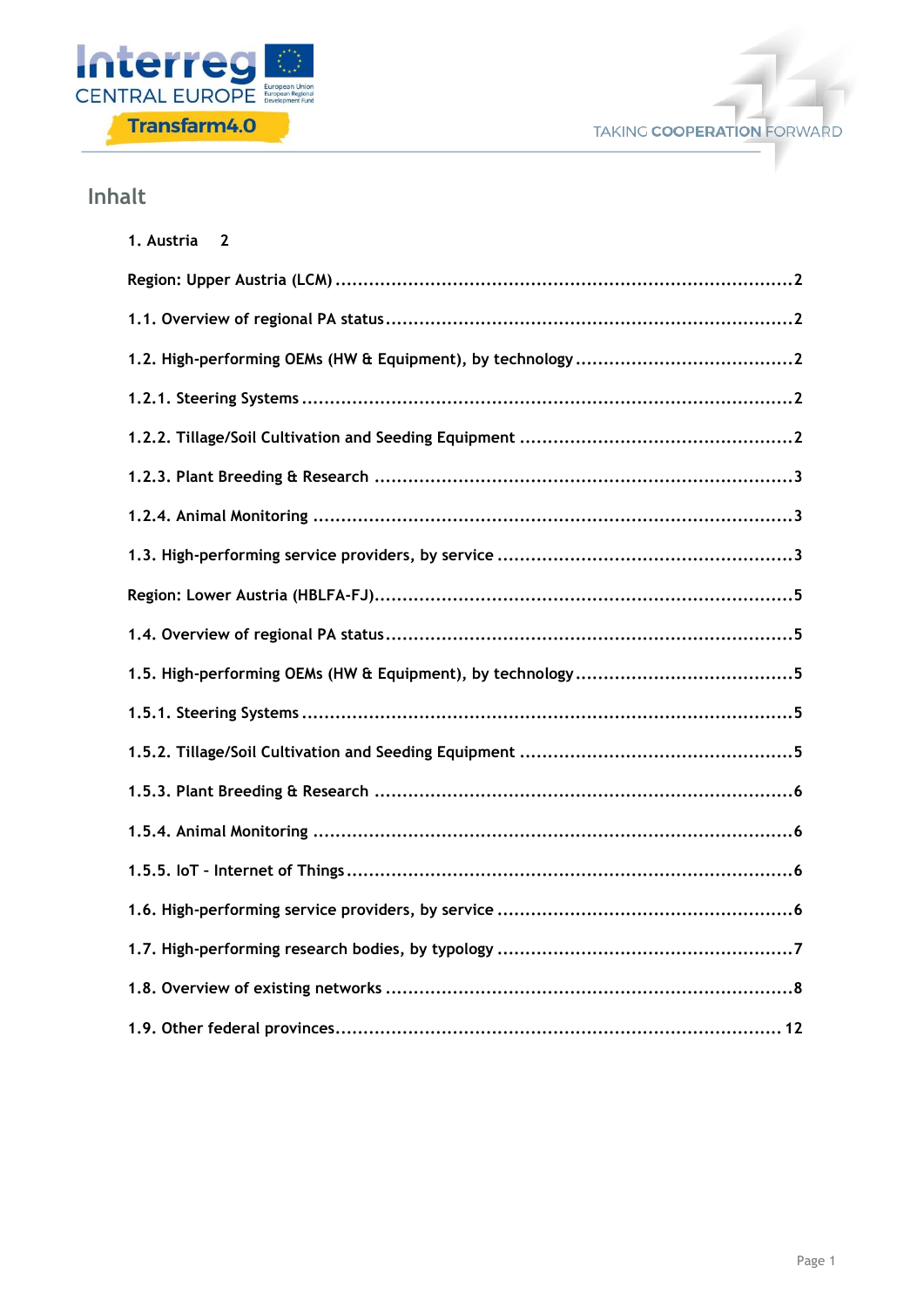



# <span id="page-2-0"></span>**1. Austria**

# <span id="page-2-1"></span>**Region: Upper Austria (LCM)<sup>1</sup>**

# <span id="page-2-2"></span>**1.1. Overview of regional PA status**

Upper Austria hosts top PA companies, e.g., Pöttinger, Steyr Traktoren and Wintersteiger.

Since 2015, *Maschinenring* [\(https://www.maschinenring.at/](https://www.maschinenring.at/)) provides a "Real Time Kinematic" (RTK)-Signal for exact driving. Four base stations allow for an area-wide use of this service in Upper Austria. In 2017, about 50 farmers used the MR signal.

Unfortunately, to the best of our knowledge, there do not exist any numbers about the coverage of the use of PA in Upper Austria.

# <span id="page-2-3"></span>**1.2. High-performing OEMs (HW & Equipment), by technology**

# <span id="page-2-4"></span>**1.2.1. Steering Systems**

1

The S-Tech System of *Steyr Traktoren* [\(https://www.steyr-traktoren.com/de-at/landwirtschaft\)](https://www.steyr-traktoren.com/de-at/landwirtschaft) provides high precision steering with an accuracy of up to 2,5 cm (RTK+). Functions: Automatic turn-around at the end of the track, Vehicle settings logging, Power monitoring, Intuitive Touchscreen Monitor and ISOBUS interface.

The onboard electronics products of *agris* [\(https://www.agris.at/de/mueller](https://www.agris.at/de/mueller-elektronik/lenksysteme.html)[elektronik/lenksysteme.html\)](https://www.agris.at/de/mueller-elektronik/lenksysteme.html) include automatic steering systems with a precision of 15 cm. Their portfolio also includes measuring equipment (humidity, temperature and soil diagnosis) and weighing machines.

# <span id="page-2-5"></span>**1.2.2. Tillage/Soil Cultivation and Seeding Equipment**

A major Upper Austrian agricultural technology company that includes grasland care, tillage, seeding equipment and digital farming technology (e.g. driving assistance and precision drill technology) is *Pöttinger Landtechnik GmbH* [\(https://www.poettinger.at/en\\_us\)](https://www.poettinger.at/en_us).

The portfolio of *Einböck* [\(https://www.einboeck.at\)](https://www.einboeck.at/) includes machines for crop-care, tillage, grassland care and seeding & fertilizing.

*Regent* [\(https://www.regent.at/en/\)](https://www.regent.at/en/) produces equipment for tilling such as ploughs, power harrows, seed drill gear and cultivators.

<sup>1</sup> provided from: Linz Center of Mechatronics – Researcher DI(FH), Dr. *Martin Scherhäufl*, et.al (2020)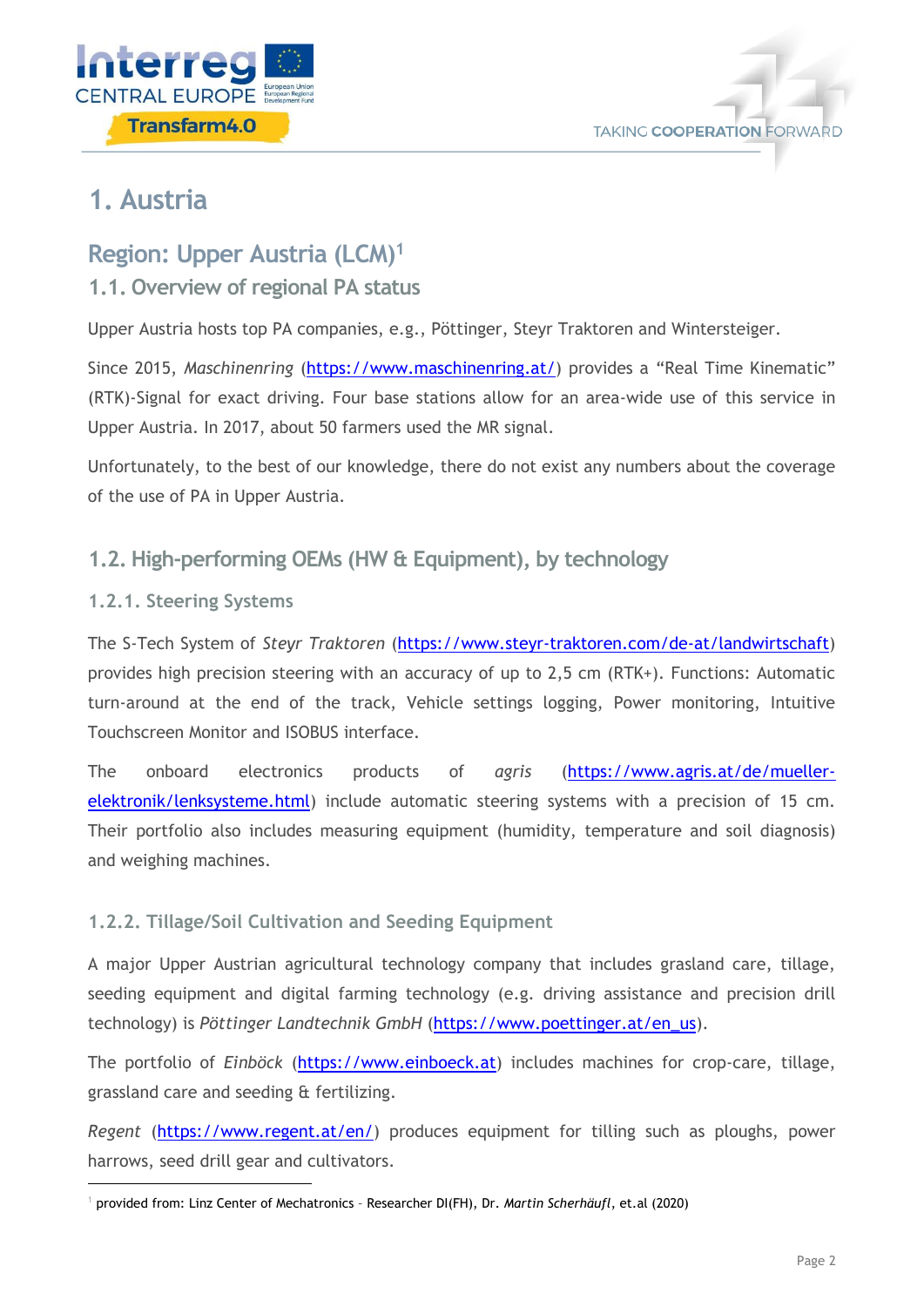

### <span id="page-3-0"></span>**1.2.3. Plant Breeding & Research**

*WINTERSTEIGER* [\(https://www.wintersteiger.com/de/Home\)](https://www.wintersteiger.com/de/Home) is the world's number one in field research equipment and has established itself at the top of a niche market which will continue to gain significance in future. The big challenge faced by agronomists and plant breeders is introducing new developments that make a decisive contribution towards sustainable food and energy supplies for the world.

*WINTERSTEIGER* supplies the technology needed to do this, and its products in this area cover the entire cycle of field research from the sowing to the harvesting. The product range includes: plot combines, plot increase combines, stationary threshers, plot forage harvesters, plot seeders, software solutions for data collection and evaluation, fertilization and crop protection equipment, laboratory equipment.

#### <span id="page-3-1"></span>**1.2.4. Animal Monitoring**

*Smartbow* [\(http://www.smartbow.com/en/home.aspx\)](http://www.smartbow.com/en/home.aspx) developed a comprehensive system for dairy cow monitoring including Industry-leading rumination monitoring, unparalleled heat detection, truly real-time localization and Animal Pattern Recognition IntelLigence (APRIL).

Benefits: Efficient labor management & Time savings, better insights on dairy cow heat and health, and thus better decision. Results: Potentially achieve more milk, better reproduction, lower disease incidence and better milk quality.

### <span id="page-3-2"></span>**1.3. High-performing service providers, by service**

Landwirtschaftskammer OÖ [\(https://ooe.lko.at/\)](https://ooe.lko.at/) is the legal representation of farmers and lumberjacks in Upper Austria. This institution provides farmers with information, consulting and all kinds of events.

*Maschinenring* [\(https://www.maschinenring.at/leistungen/agrar/rtk\)](https://www.maschinenring.at/leistungen/agrar/rtk) is an association that includes agricultural entities which jointly use agricultural and forest machines, and that arranges for agricultural manpower when needed.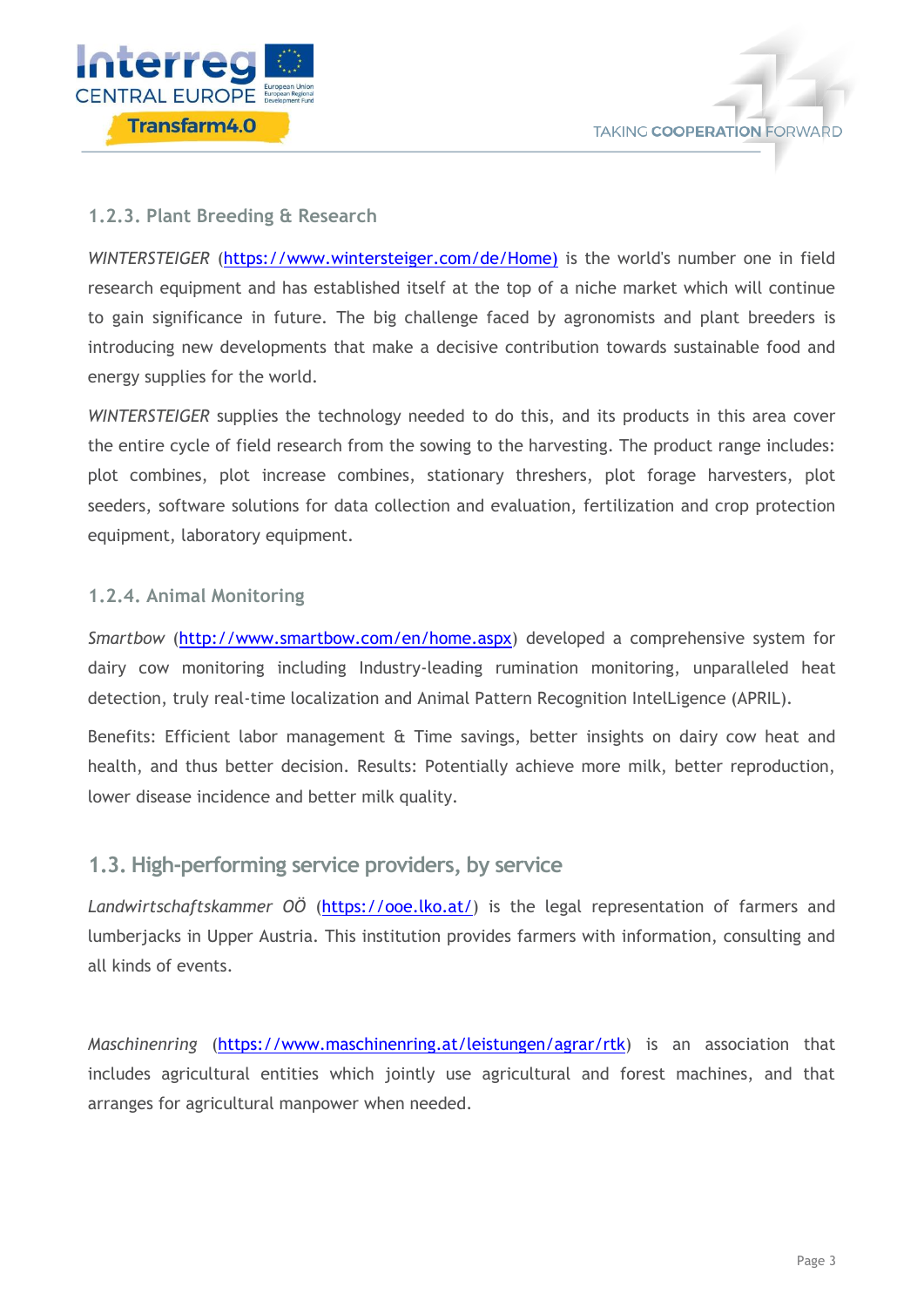



### **1.3.1. High-performing research bodies, by typology**

The *University of Applied Sciences Upper Austria* [\(https://www.fh-ooe.at/campus](https://www.fh-ooe.at/campus-wels/studiengaenge/bachelor/agrartechnologie-und-management/alle-infos-zum-studium/schwerpunkte/)[wels/studiengaenge/bachelor/agrartechnologie-und-management/alle-infos-zum](https://www.fh-ooe.at/campus-wels/studiengaenge/bachelor/agrartechnologie-und-management/alle-infos-zum-studium/schwerpunkte/)[studium/schwerpunkte/\)](https://www.fh-ooe.at/campus-wels/studiengaenge/bachelor/agrartechnologie-und-management/alle-infos-zum-studium/schwerpunkte/) offers a bachelor study in agricultural technology and management

Focal points:

- agricultural sciences
- agricultural technology
- agricultural management

#### Topics:

- technology (amongst others: electrical engineering, sensor technology, digitization)
- plants (amongst others: tillage, greenhouses, precision farming)
- animals (amongst others: anatomy, breeding, precision livestock farming)
- management (amongst others: business administration, agricultural markets, digital marketing)

#### Certificates:

- agricultural skilled worker
- crop protection expert
- drone pilot

### **1.3.2. Overview of existing networks**

The *OÖ Bauernbund* [\(http://ooe.bauernbund.at/netzwerkagrar/\)](http://ooe.bauernbund.at/netzwerkagrar/) offers agricultural networks (Netzwerk Agrar), where all persons can become members. Aim of the networks is to provide amongst others the following services:

- exchange of experience and information
- interface to politics, business and stakeholders
- lectures, excursions, and events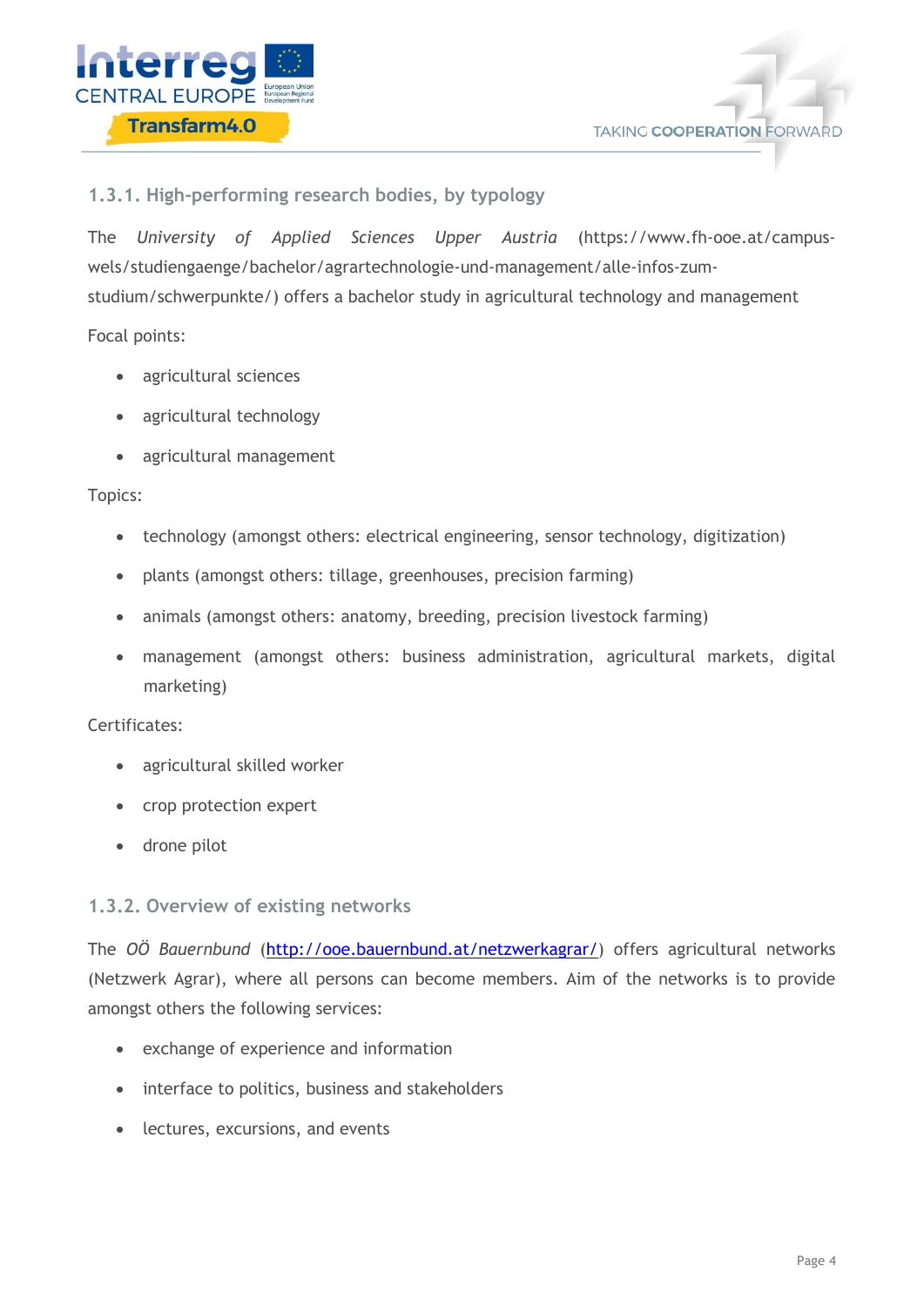

The *Bauernnetzwerk* [\(https://www.bauernnetzwerk.at/startseite/\)](https://www.bauernnetzwerk.at/startseite/) is a service platform for farmers and consumers. Aim of the network is to provide amongst others the following services:

- networking
- provide services to farmers and consumers

# <span id="page-5-0"></span>**Region: Lower Austria (HBLFA-FJ)<sup>2</sup>**

# <span id="page-5-1"></span>**1.4. Overview of regional PA status**

Lower Austria hosts PA companies, e.g. Geoprospectors, agXtend (as a sister company of CNHi), Farmdok, Microtronics.

In the trading business of agricultural products the RWA Raiffeisen Ware Austria AG is widely known. It is the wholesale company and service provider of the Lagerhaus cooperatives in Austria.

# <span id="page-5-2"></span>**1.5. High-performing OEMs (HW & Equipment), by technology**

### <span id="page-5-3"></span>**1.5.1. Steering Systems**

-

There are no OEMs known in for steering systems in Lower Austria.

### <span id="page-5-4"></span>**1.5.2. Tillage/Soil Cultivation and Seeding Equipment**

Lower Austrian companies for tillage and seeding are:

- *Agri Farm Maschinenbau GmbH*: They build conventional machines for tillage and soil cultivation
- *APV Technische Produkte GmbH:* The company started with disc spreaders for grassland and seeding but continuously enlarged the product portfolio with rotary hoes, tine weeders for mechanical weed control, grassland harrows and grassland rollers, pneumatic seeders. The machines are partly equipped with ISOBUS technology. The competence therefore is established within the company.

<sup>2</sup> provided from: HBLFA Francisco Josephinum (FJ) – Researcher DI.Dr. *Jürgen Karner,* DI *Reinhard Streimelweger* LL.M. (WU), DI *Christian Rechberger* (2020)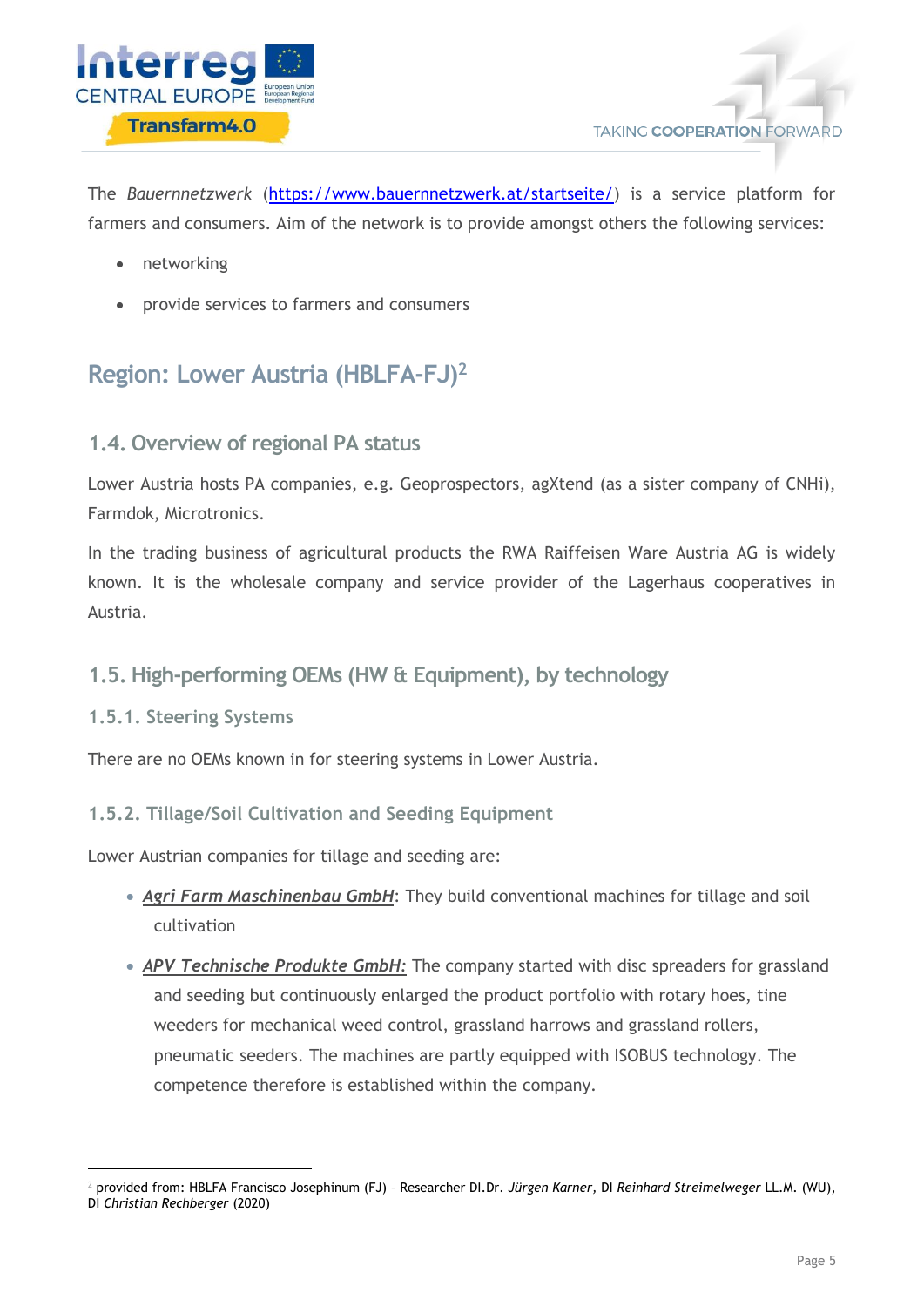

 *Geoprospectors* GmbH: Their product Topsoil Mapper supports the farmer in optimising soil cultivation by measuring the heterogeneity of fields (soil type, water saturation, and compaction using electromagnetic induction). The products are sold via the CNHi distribution channel "agXtend".

## <span id="page-6-0"></span>**1.5.3. Plant Breeding & Research**

*Farmdok* [\(https://www.farmdok.com/en/\)](https://www.farmdok.com/en/) is a startup and Farmmanagement- and Informationsystem that provides digital tools for planning and record keeping in agriculture.

<span id="page-6-1"></span>**1.5.4. Animal Monitoring**

No companies known in Lower Austria

### <span id="page-6-2"></span>**1.5.5. IoT – Internet of Things**

*Microtronics Engineering GmbH [\(https://www.microtronics.com/index\\_en.html\)](https://www.microtronics.com/index_en.html)* stands for very high quality state-of-the-art products and services in the field of GSM-based M2M data transmission. The product range covers wireless GSM data transmission technology enabling data interchange between devices and machines, mobile data acquisition devices for data collection and data monitoring in the field as well as visual representation and storage of data on a central server.

## <span id="page-6-3"></span>**1.6. High-performing service providers, by service**

*Maschinenring* already operates PF machinery as know how centre.

**Agro-Innovation-Labs** (RWA and BayWa) provide drone services

### *LK digital*

The Austrian Chamber of Agriculture supports the web-service "LK digital" (www.lkdigital.at). Established in 2017, it is operated by the LFI - Ländliches Fortbildungsinstitut Österreich, which is the continuing education institute. LK digital was set up as an education campaign to prepare information in the field of digitization in agriculture and to create awareness for new ways of crop and livestock production, marketing and management. It comprises a central hub for digitisation in agriculture. Interested persons can access relevant information, independent from time and place by the help of a knowledge platform. There you can find e.g. useful apps for agriculture and forestry, reports from research projects in digitization, monitoring of pest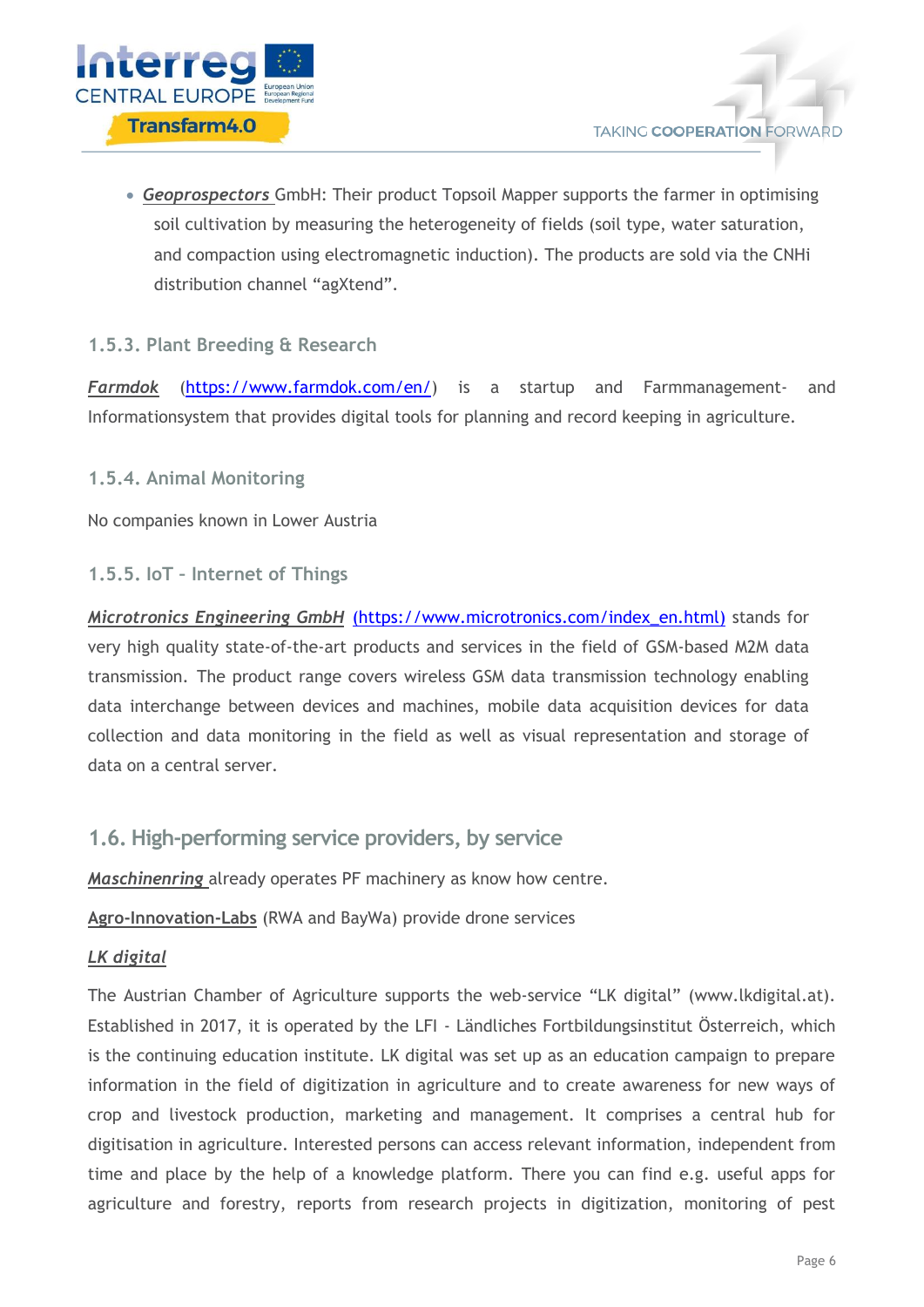



infestation (European Corn Borer), use of satellite information based application maps, data networking with farm management information systems

# <span id="page-7-0"></span>**1.7. High-performing research bodies, by typology**

*HBLFA Francisco Josephinum Wieselburg* [\(https://www.josephinum.at/blt.html\)](https://www.josephinum.at/blt.html): Competences in Precision Farming at

- Analyzing and optimizing technical and logistic processes in the field of agriculture
- Computer Vision: Machine vision (image analysis) in agricultural applications such as plants, soil etc.
- Data and Information Sciences in Precision- and Smart Farming
- Develop future Product concepts based on agro-mechatronic systems
- Experimentation and field metrology

Campus Francisco Josephinum of the University of Applied Sciences Wiener Neustadt (FHWN), Study programme "**Agricultural Technology**":

Focus:

- crop growing and cultivation
- agricultural engineering
- geo-informatics
- agro-mechatronics
- software development
- precision and smart farming

Certificates:

- agricultural skilled worker
- crop protection expert

*Austrian Institute of Technology* (AIT, Klosterneuburg, [https://www.ait.ac.at/en/about-the](https://www.ait.ac.at/en/about-the-ait/)[ait/\)](https://www.ait.ac.at/en/about-the-ait/): The AIT was partner of the project SafeCon - Safe semi-autonomous convoying and the project RelCon - Safe control of autonomous vehicles. The KIRAS project SafeCon is aimed at developing a technology for the Austrian Federal Army to make army supply convoys semiautonomous so as to avoid the loss of human lives in hazardous or dangerous situations. The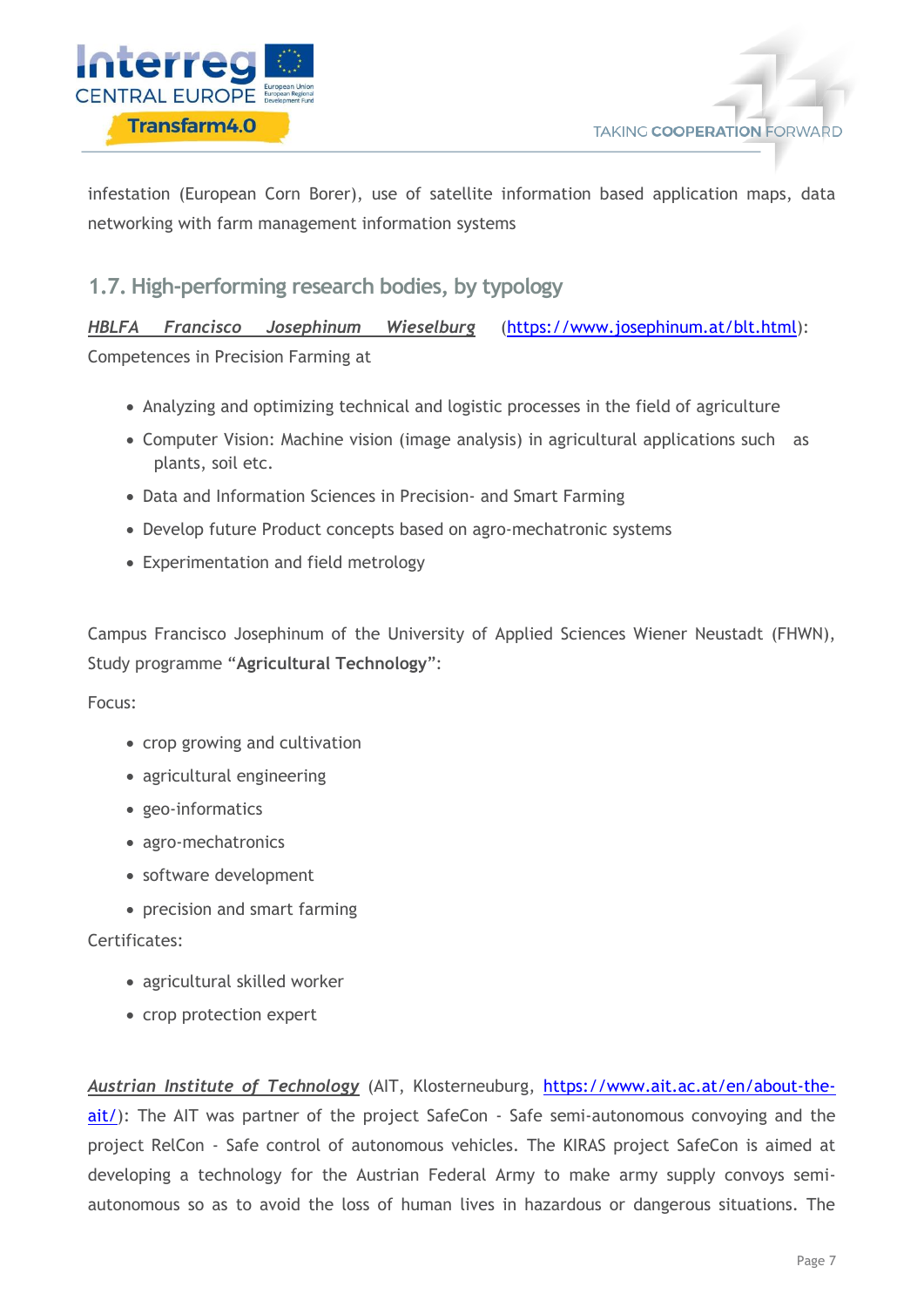

RelCon (Reliable Control of Semi-Autonomous Platforms) project team will now refine this core technology for autonomous supply convoys to meet the specific requirements of civil disaster scenarios. The intention is to implement the requirements in a simple and inexpensive way, but without compromising on functionality, reliability or safety.

The RelCon project focuses on the integrated use of autonomous vehicles and remote control by teleoperator so as to be able to respond quickly and flexibly to a variety of operational scenarios or conditions. Specifically, the combination of autonomous vehicles and a teleoperator will make it possible to respond appropriately to unexpected events. A robotic system used in a real disaster scenario is expected to respond flexibly to changing and/or unknown conditions and thus prove highly robust in operation. Hence the focus of the RelCon project is on a combination of autonomy and remote control as a means to achieving the high degree of reliability and robustness necessary for use in civil disaster scenarios.

# <span id="page-8-0"></span>**1.8. Overview of existing networks**

*Ecoplus* (the Lower Austrian business agency, [https://www.ecoplus.at/about-us/facts-figures/\)](https://www.ecoplus.at/about-us/facts-figures/) operates so called Technopoles. One is located in Wieselburg, focusing on Agricultural Technology:

- Support stakeholders and companies (Funding and Project Partners, ...)
- Stimulate the cooperation between R&D, economy and education
- Organization of meetings and events for knowledge exchange and project development
- Dissemination of project outputs and results

The common goal is to make the production of food, feed and raw materials environmentally friendly, sustainable and cost-effective. A part of Ecoplus is the **Mechatronic Cluster**. It incorporates Precision Farming technologies provided by the industrial sector.

**Platform "Digitisation in Agriculture":** To explore and seize new opportunities the platform "Digitisation in agriculture" of the Federal Ministry for Sustainability and Tourism was established in spring 2017. The platform aims to accompany the trend towards digital technologies in agriculture in the large number of areas concerned with an eye to the future. Short-, medium- and long-term measures are to be taken in a way that this trend can be followed and supported and that domestic agriculture which, in international comparison, is rather small-structured, can make good use of it and utilise it adequately. Specific fields of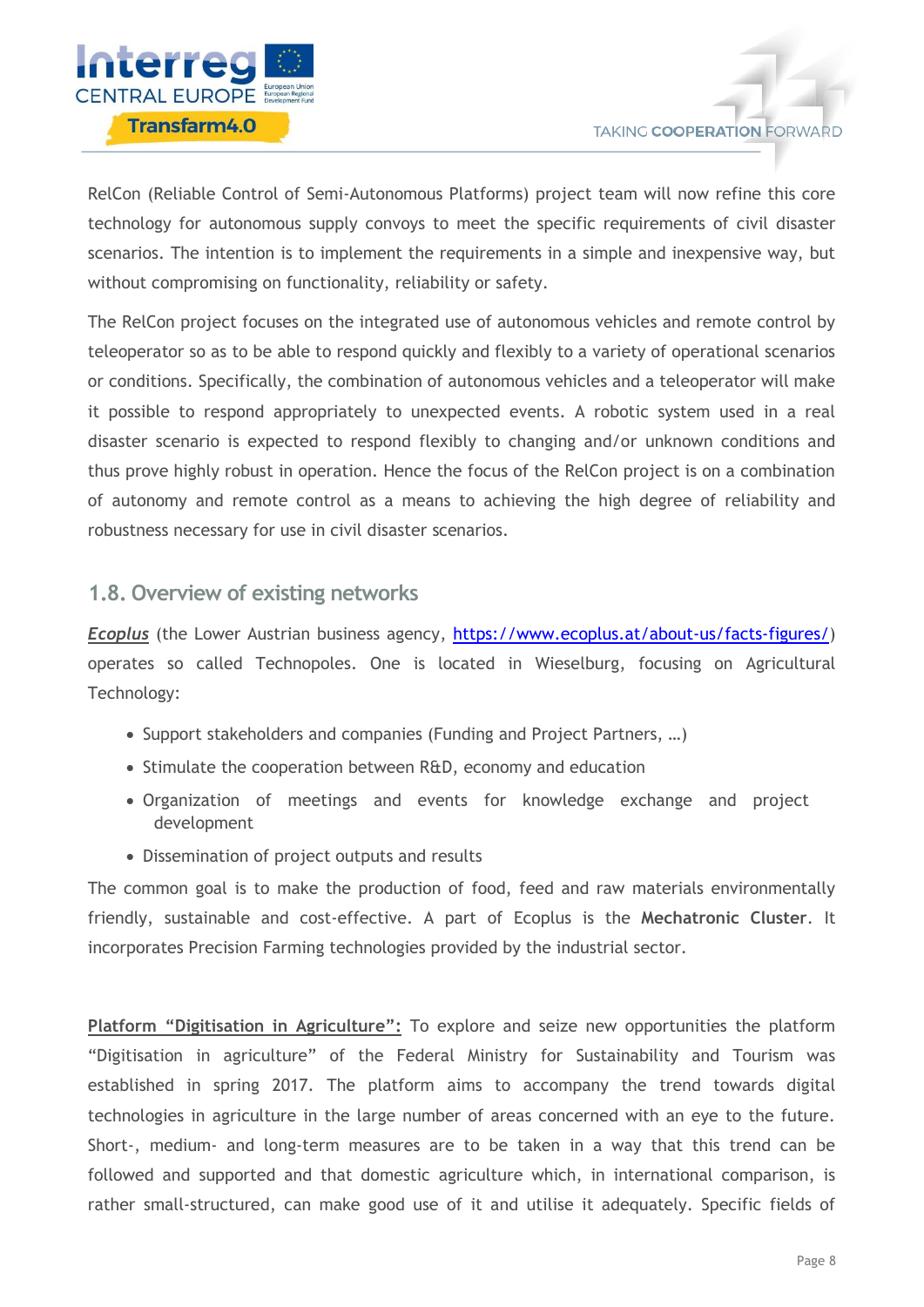

action have been identified and analysed in a report. They comprise legal framework conditions just as much as economic or environmental aspects and regional development. [https://www.bmnt.gv.at/english/agriculture/Digitization/Digitisation-in-agriculture.html; accessed 22.07.2019]

Nine areas of activity have been identified [BMNT: Bericht "Digitalisierung in der Landwirtschaft – Entwicklung, Herausforderungen und Nutzen der neuen Technologien für die Landwirtschaft"]:

1. Technology in arable farming: The high rate of development offers a huge potential for an improved, precise and optimized production method. Digitalisation is a challenge for small-scaled Austrian farms. They often can´t afford modern technology (ISOBUS, GNSS, section control, telematics, FMIS) for their own farm. The risk of highly rated transparency or the dependency on reliable technology are rated as risks from farmer´s perspective.

2. Technology in livestock farming: The number of semi- or fully-automatic working processes increases, especially in livestock farming. The systems are digitally controlled and acquire or handle external data. The collected data are used for herd management and for optimized feeding. It has to be mentioned that digitalization in livestock farming must not only be a tool for management control, but has to support animal welfare by the help of existing information.

3. Material management: The information along the value chain shall be improved and standardized. One example is the structured digital data exchange for planning and controlling the processes in the Austrian forestry sector. Meanwhile, about 90 % of the Austrian round timber is managed with the standardized FHP file format to enable automatic cross-company data exchange.

4. Business administration and management: The chance of small scaled farms is to take decisions on the basis of relevant data. Therefore the cost accounting has to be linked with farm-management systems. Farmers need the skills to acquire information out of data. An advantage of digitisation is the simplified proof of origin.

5. Ecology: Digital information from soil and fields supports the decision making process in terms of arable farming (e.g. plant treatment, irrigation, demand-driven fertilization) to minimize environmental impacts (e.g. nitrate concentration in ground water, resistance formation among pathogens).

6. Legal framework: The operation of drones in agriculture to acquire field information requires to fulfil several legal requirements. Uniform standards need to be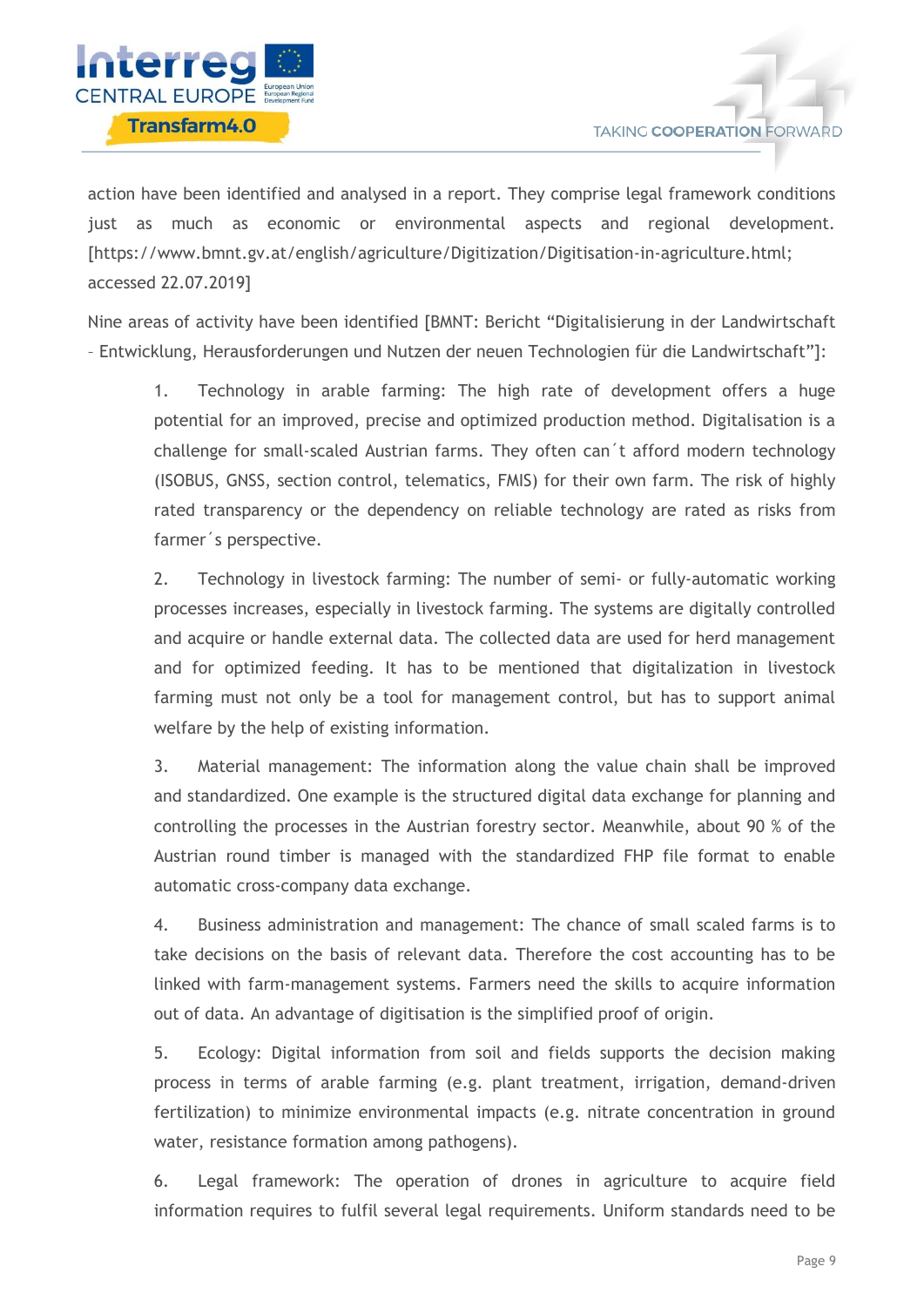

developed. The permanent storage of data enables Big Data-analysis. From the legal point of view it is relevant that access to data without personal connection enables benchmarks in wide areas. The combination of various data can lead to new KPIs. But farmers might be supervised by third parties (e.g. service providers) when they collect data from the farmer´s fields. They could draw conclusions e.g. from the site-specific yield value.

7. Administration and agricultural statistics: The ownership of data has to be clarified (open-data).

8. Regional development: Austria is still lacking in technical and social infrastructure. The telecommunication systems need to be established and has to cover the agricultural territory.

9. Education and training, consulting: The digital learning objectives have to be integrated in curricula of courses for future farmers. They learn about the utilization of Smart and Precision Farming. Several training opportunities are offered in Austria by the Francisco Josephinum, University of Applied Science Wiener Neustadt and the University of Natural Resources and Life Sciences.

*House of digitalization [\(https://www.virtuelleshaus.at/\)](https://www.virtuelleshaus.at/):* The aim of the House of Digitalization is to increase understanding of the significance of digitalization for our (working) lives and our prosperity. It will provide a new creative space where projects can be initiated and implemented. The aim is to provide support for innovative firms, helping them get their ideas onto a commercially viable footing (www.virtuelleshaus.at).

The targets are:

- Accelerated digital transformation for businesses in Lower Austria
- Easy access to research institutions for business enterprises
- Strengthening multi-disciplinary and international research
- Key and demonstration projects
- Raising awareness
- Transforming people's fears into interest through better understanding

The (virtual) House of Digitalization comprises several floor levels: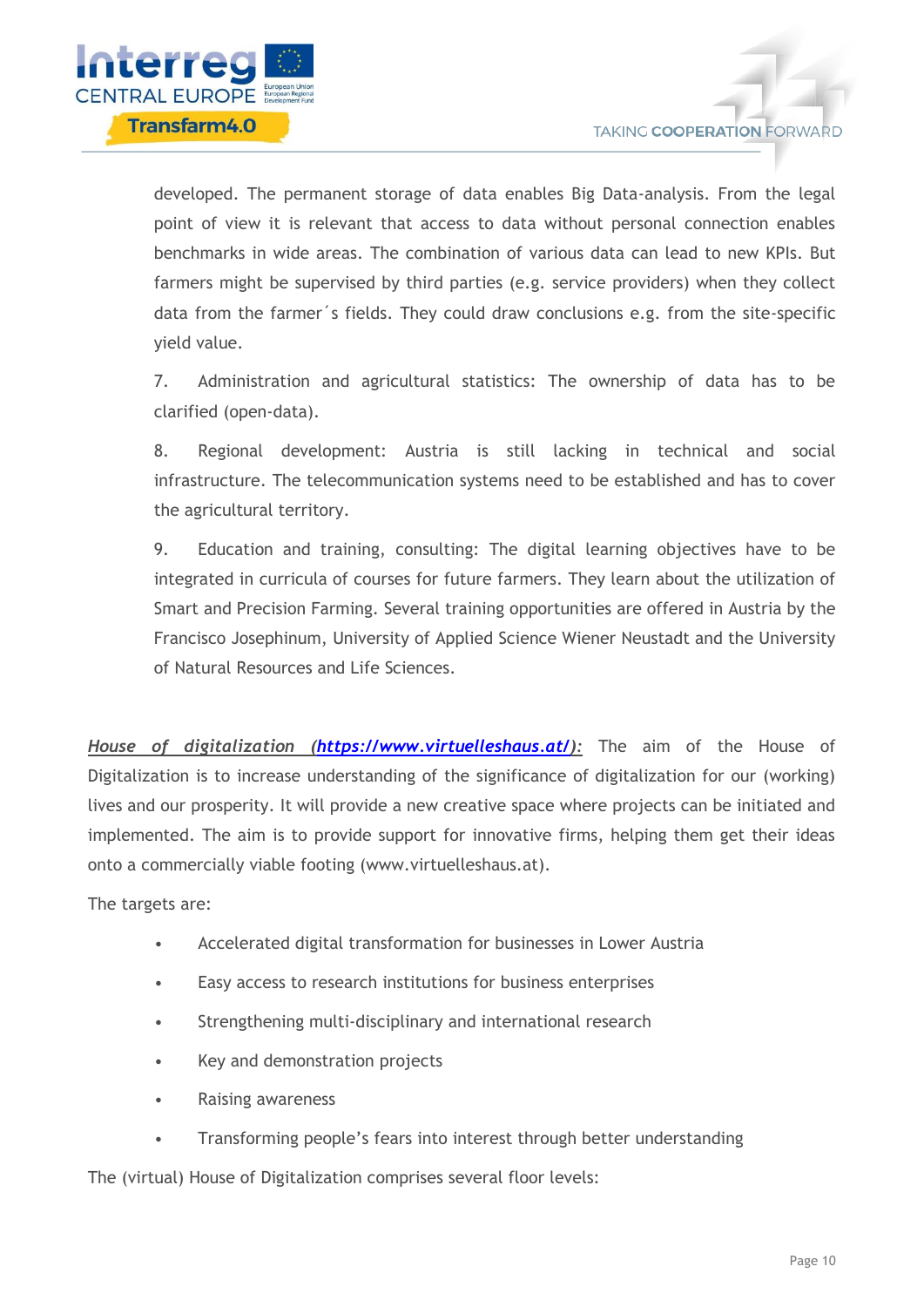

1. digiPEDIA: This floor is some kind of compendium for items, terms and definitions regarding digitization. This reference work explains abstract terms and definitions of digitization by means of concrete examples or projects.

2. digiGALERIE: Examples of digital innovation can be presented on this floor, as well as the corresponding companies.

3. digiEVENTS: This event calendar provides an up-to-date overview about digitization events in Lower Austria.

4. digiSKILLS: Companies and institutes can describe their skills, abilities, resources and references. If someone is seeking for a project-partner you can access this floor.

5. digiFIT: Search function for courses and training opportunities related to digitalization. Organizations that offer these types of opportunities are welcome to add them here.

6. digiLAB: New project ideas can be presented here - expecting to find an appropriate project partner.

7. digiCROWD: Service to support the development of new products, services and business models.

8. digiINNOVATION: Service to support the development of new products, services and business models – within a closed format.

9. digiCHECK: online-check of your digital skills (fit4internet)

10. digiFörderung: Compilation of various funding measures from the state of Lower Austria and the federal government that are relevant to the topic of digitization.

11. digiNEWS: Social media news related to the House of Digitalisation.

12. DIHOST: The Digital Innovation Hub East supports small and medium-sized companies in their digital transformation.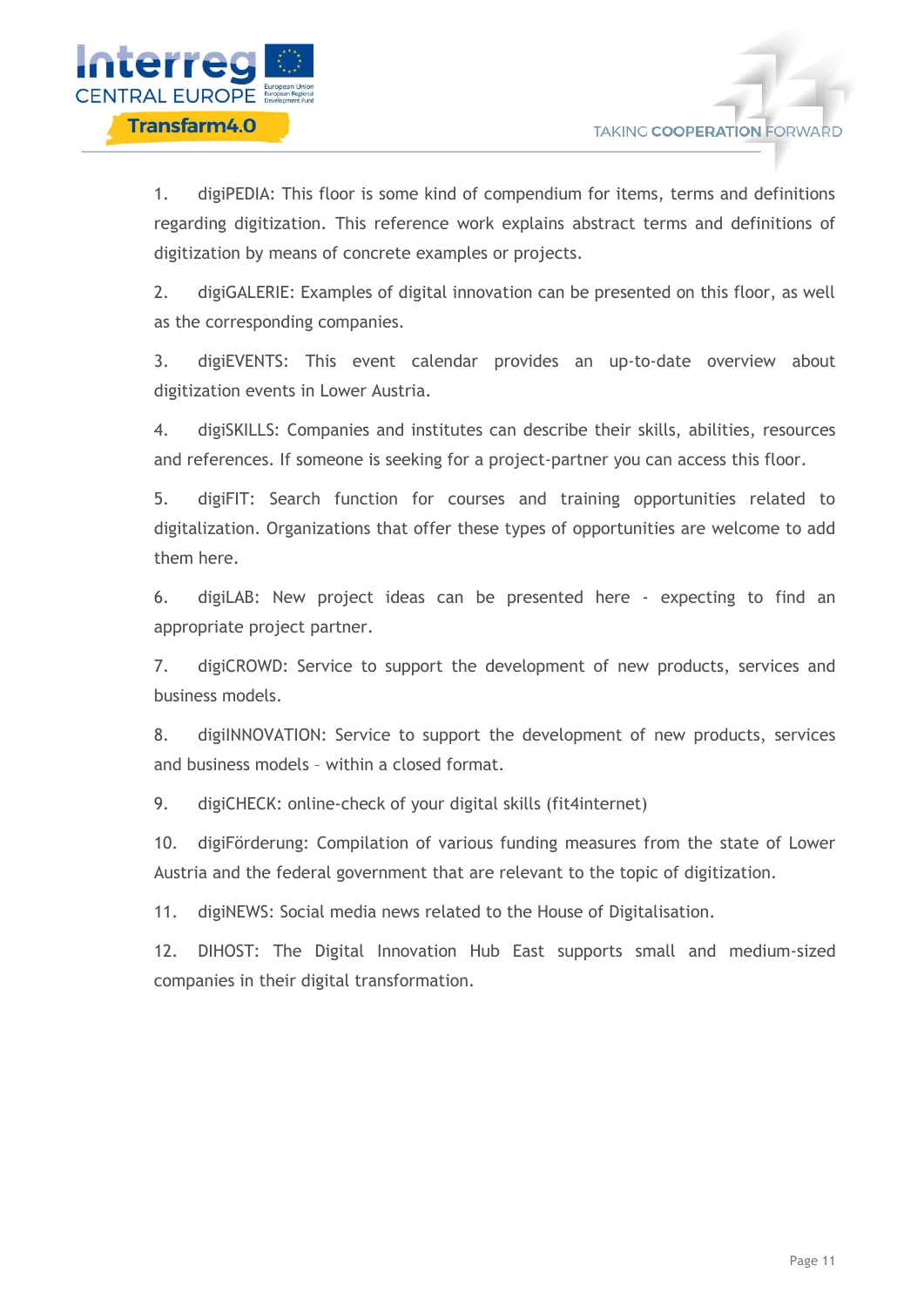



# <span id="page-12-0"></span>**1.9. Other federal provinces**

### *AAC – Austrian Agricultural Cluster* **(Headquarter in Vienna, [https://www.aac.or.at/\)](https://www.aac.or.at/):**

The Austrian Agricultural Cluster (AAC) is the export-oriented Association of the most innovative Austrian producers of agricultural, food processing and renewable energy technologies.

The company cluster was founded in 1999, within the Export Promotion Program of the Austrian Ministry of Agriculture, Forestry, Environment and Water Management and of the Austrian Federal Chamber of Commerce.

The Austrian Agricultural Cluster currently represents 19 leading companies and organisations covering all segments of the agrifood chain:

- Agricultural Equipment: Bauer GmbH, Cimbra, CNH Industrial Austria GmbH, Pessl **Instruments**
- Animal Housing: Schauer, Smartbow, Wolf System
- Animal Nutrition: Biomin, DonauSoja
- Breeding Livestock: pig.at Austrian Pig Breeders Association, IK Pyra International Competence Center for Cattle Breeding and Dairy Cattle, ZAR - Federal Association of Austrian Cattle Breeders, ÖBSZ - The Austrian Federal Association for Sheep and Goats
- Consulting Services: BOKU Vienna, Wieser Consult
- Food Processing: Berglandmilch, Bertschfoodtec,Bertschlaska, Biomedica
- Know-How: BOKU, IK Pyra, Wieser Consult
- **Smart Farming:** Bauer GmbH, CNH Industrial Austria GmbH, Pessl Instruments, Smartbow

Through the network of qualified companies in various sectors of agriculture, food-processing and renewable energy, the AAC is a partner for integrated agricultural projects including corporate finance combined with European Union subsidy programs. The core competence